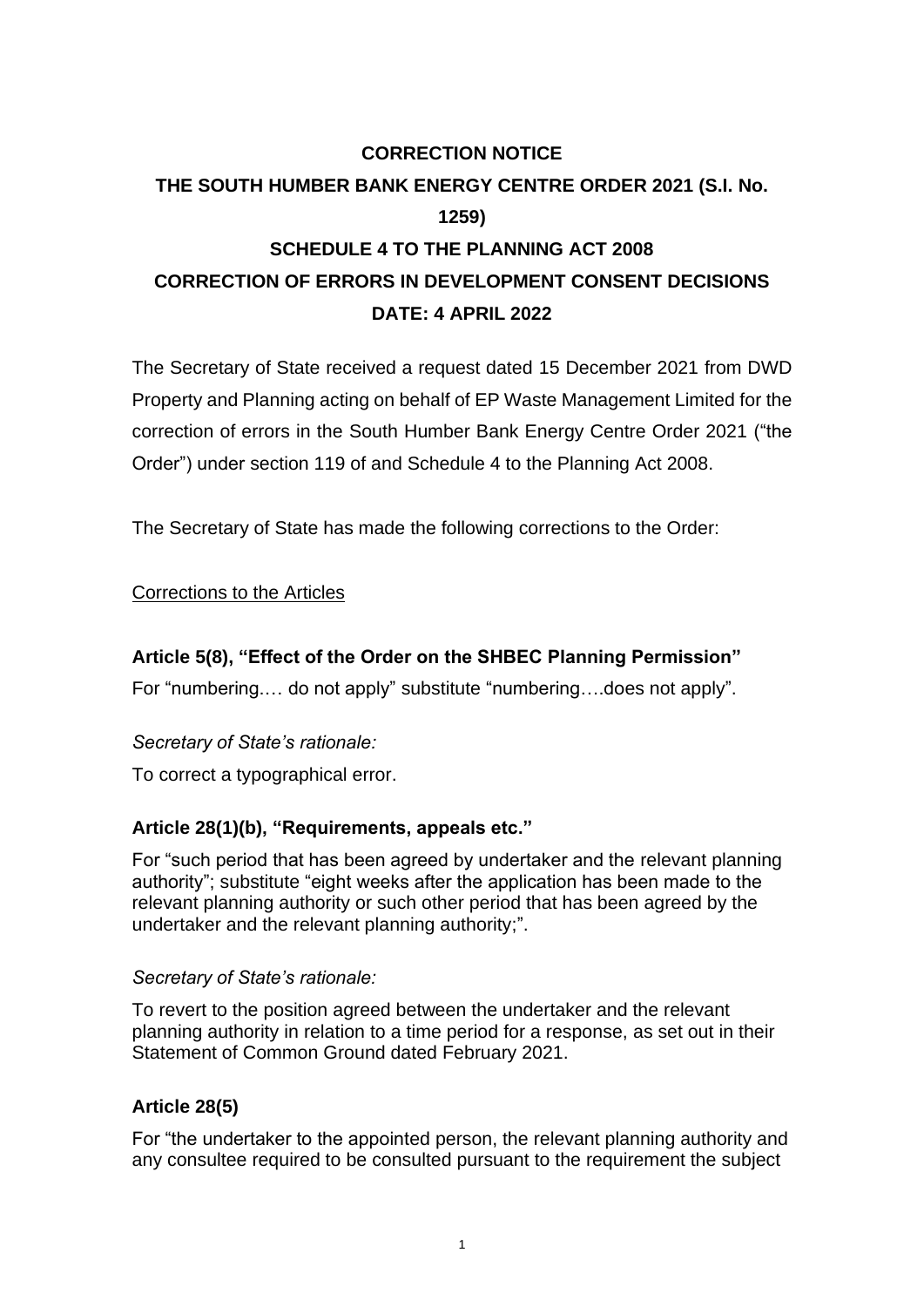of the appeal" substitute "the appeal party from whom the further information was requested to the appointed person and the other appeal parties".

## *Secretary of State's rationale:*

To clarify that any further information must be provided by the party from whom it was requested.

### Corrections to Schedule 1

## **Description of Work No. 1, "Authorised Development"**

After "capacity to process" insert "up to".

### *Secretary of State's rationale:*

To bring the reference in the Order to the throughput of refuse derived fuel into line with the relevant statement in the Secretary of State's decision letter (which makes specific reference to a maximum figure).

## Corrections to Schedule 2

## **Requirement 19(6), "Investigation and remediation of contamination"**

For "sub-paragraphs 1 and 4" substitute "sub-paragraphs (1) and (4)".

### *Secretary of State's rationale:*

To correct a typographical error.

## **Requirement 34(2), "Amendments agreed by the relevant planning authority"**

After "having first consulted with those persons" insert "or having been provided with satisfactory evidence that the undertaker has consulted with those persons, as applicable".

### *Secretary of State's rationale:*

To make clear, in light of amendments to requirements 13, 16, 17, 19, 20 and 24 (to require consultation by the undertaker prior to submission to the relevant planning authority), that the provision applies only to consultation by the relevant planning authority, and that the alternative (consultation by the undertaker, as now provided for in the above numbered requirements) is also catered for.